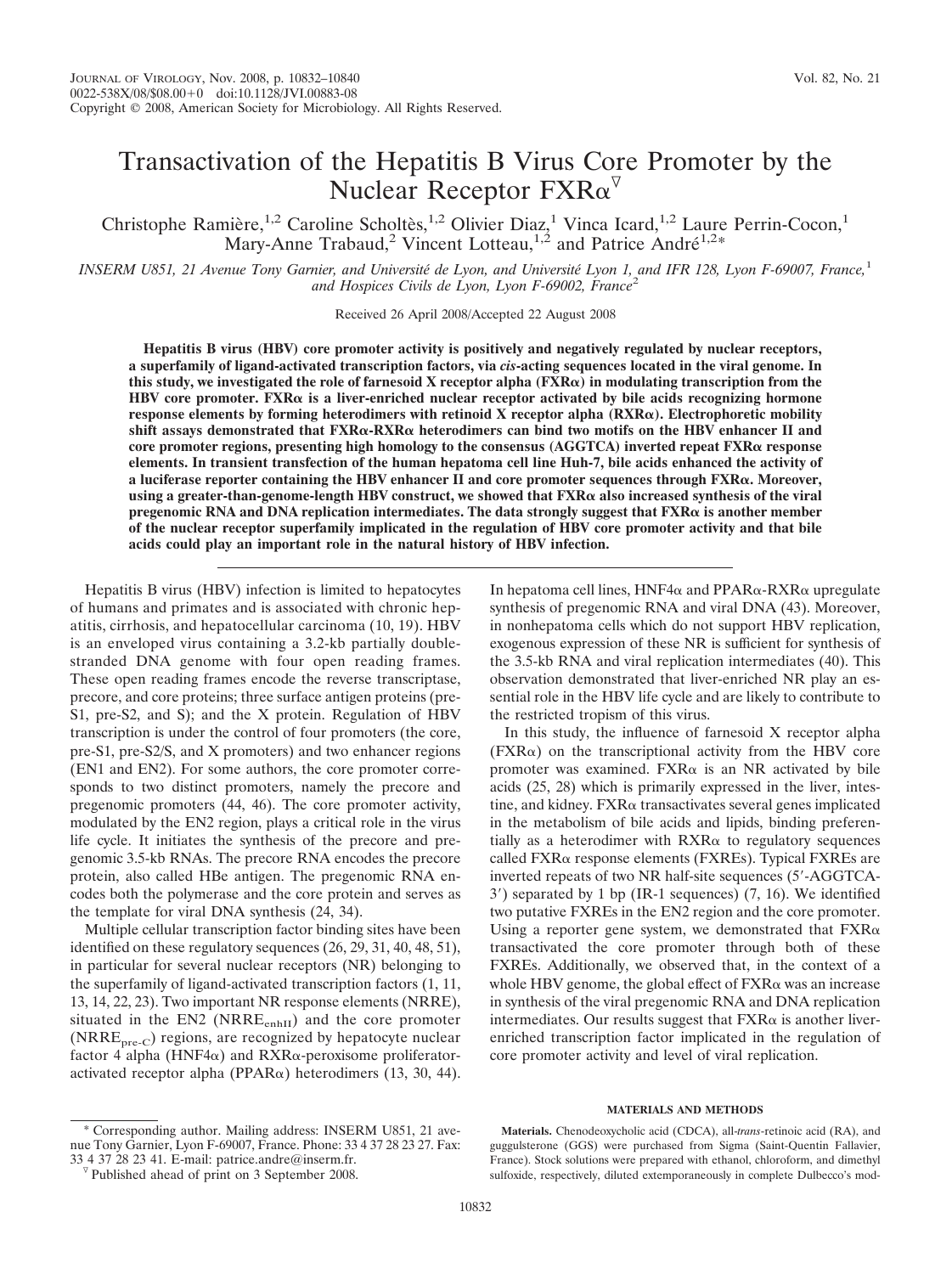ified Eagle's medium, and added to the cell cultures at the indicated concentrations.

**Plasmids and oligonucleotides.** Cloning of the plasmid pGL2-EN2/CP-wt was performed by standard techniques (32). A fragment of the HBV genome (GenBank accession number U95551) corresponding to nucleotides (nt) 1400 to 1902 was amplified from supernatants of HepG2.2.15 cells (35), using the following oligonucleotides: 5-ATCGGAGCTCTGGATCCTGCGCGGGAC-3 and 5'-ATCGAAGCTTGCCCCAAAGCCACCCAAG-3'. This fragment, which contained the EN2 and core promoter regions, was then inserted between the SacI and HindIII restriction sites into the pGL2 plasmid (Promega, Charbonnières, France) so that the expression of the firefly luciferase reporter gene was governed by the core promoter. Plasmids pGL2-EN2/CP-Em, pGL2-EN2/CP-Cm, and pGL2-EN2/CP-EmCm were created by PCR-based site-directed mutagenesis as previously described (50). The Em mutation converted the HBV sequence located between nt coordinates 1682 and 1694 from 5-ATGTCAAC GACCG-3' to 5'-AtaTCgACcACt-3' (mutations are indicated in lowercase letters). The Cm mutation converted the sequence located between nt coordinates 1764 and 1776 from 5'-AGGTCTTTGTACT-3' to 5'-cGcTaTTTaTACT-3'. All constructs were validated by sequencing (Cogenics Genome Express, Grenoble, France). The HBVx1.3 construct, which contains an overlength HBV genome of 4,195 bp ligated into plasmid pGEM-3Z, was a gift from Gilad Doitsh (Weizmann Institute of Science, Rehovot, Israel) and has previously been described (6). pSG5-FXR $\alpha$  and pSG5-RXR $\alpha$ , expression vectors for FXR $\alpha$  and RXR $\alpha$ , were gifts from Bart Staels (INSERM U545, Lille, France).

**Cells and transfections.** The human hepatoma cell line Huh7 was grown at 37°C with 5%  $CO<sub>2</sub>$  in Dulbecco's modified Eagle's medium containing 100 U/ml of penicillin and 100  $\mu$ g/ml of streptomycin, supplemented with 10% fetal bovine serum. Transfections for luciferase assays were performed with 24-well plates containing  $1 \times 10^5$  cells per well with Lipofectamine 2000 (Invitrogen, Cergy-Pontoise, France) according to the manufacturer's recommendations. The transfecting DNA mixture in each well comprised 200 ng of pGL2-EN2/CP-wt plasmid or its mutant derivatives, with 40 ng of pRL-SV40 plasmid serving as an internal control for transfection efficiency. pRL-SV40 (Promega) directs the expression of the *Renilla* luciferase gene under the control of the simian virus 40 (SV40) early enhancer/promoter. When appropriate, the DNA mixture included 200 ng of pSG5-FXR $\alpha$  and 100 ng of pSG5-RXR $\alpha$ . CDCA was used to activate  $FXR\alpha$ . GGS, a natural  $FXR\alpha$  antagonist, was used at 10  $\mu$ M. At 3 days posttransfection, cells were lysed and assayed for luciferase activity by using a dualluciferase reporter assay system (Promega). Values shown are averages of results for triplicate cultures.

Transfections for viral RNA and DNA analysis were performed in 10-cm plates containing  $10^6$  cells per well. Each well was transfected with 8  $\mu$ g of the HBVx1.3 construct, with 200 ng of the pRL-SV40 plasmid as an internal control for transfection efficiency. In the cotransfection experiments,  $2 \mu g$  of pSG5- $FXR\alpha$  and 1 µg of pSG5-RXR $\alpha$  were included. To keep the total DNA amount constant, the appropriate amount of pSG5 expression vector lacking the cDNA insert was added. CDCA and RA at 50  $\mu$ M and 1  $\mu$ M, respectively, were used to activate the NR FXR $\alpha$  and RXR $\alpha$ . GGS was used at 10  $\mu$ M.

**EMSA.** Electrophoretic mobility shift assays (EMSAs) were performed as described previously (18), with some modifications. Plasmids  $pSG5-FXR\alpha$  and  $pSG5-RXR\alpha$  were simultaneously in vitro transcribed and translated using a rabbit reticulocyte lysate according to the manufacturer's instructions (Promega). Synthetic oligonucleotides (Invitrogen) were annealed before being end labeled with  $[\gamma^{32}P]$ dATP (Perkin-Elmer, Courtaboeuf, France) or used as unlabeled competitors. The oligonucleotide pairs used to generate the FXR-CONS, FXR-EN2, and FXR-Cp double-stranded probes were 5'-GATCTCAAGAGG TCATTGACCTTTTTG-3' and 5'-GATCCAAAAAGGTCAATGACCTCTTG A-3' (FXR-CONS, which contains a consensus FXRE), 5'-GATCTCTGCAAT GTCAACGACCGACCTTGA-3' and 5'-GATCTCAAGGTCGGTCGTTGAC ATTCAGA-3' (FXR-EN2, HBV coordinates 1682 to 1694), and 5'-GATCGA TTAGATTAAAGGTCTTTGTACTAGGA-3' and 5'-GATCTCCTAGACAA AGACCTTTAATCTAATC-3' (FXR-Cp, HBV coordinates 1764 to 1776). <sup>32</sup>Plabeled double-stranded oligonucleotides (1 ng) were incubated at room temperature for 20 min with 2  $\mu$ l of reticulocytes lysates containing or not containing the translated protein factors,  $5 \mu l$  of binding buffer (10 mM Tris-HCl, pH 7.5, 50 mM NaCl, 1 mM dithiothreitol, 1 mM EDTA,  $15\%$  glycerol), 2  $\mu$ g of poly(dI-dC)–poly(dI-dC), and water to obtain a final volume of  $25 \mu$ . The resulting complexes were then separated on a native 4% polyacrylamide gel in 0.5 × Tris-glycine-EDTA at 50 V. After electrophoresis, the EMSA complex was visualized by autoradiography. When competition analysis was performed, 200 ng of a cold double-stranded competitor oligonucleotide or  $1 \mu$ l of antibody was added to the reticulocyte lysate 15 min prior to the addition of the 32P-labeled double-stranded oligonucleotide. FXRα and RXRα antibodies (SC-13063 and

SC-553, respectively) were purchased from Santa Cruz Biotechnology. The irrelevant antibody used was mouse anti-hepatitis C virus core antigen antibody C-830. The oligonucleotide pair used to generate the double-stranded irrelevant DNA probe was 5'-GATCCTTCTGGGAATTCCTAGATC-3' and 5'-GATCT AGGAATTCCCAGAAGGATC-3.

**Analysis of viral RNA and DNA.** At 3 days posttransfection, cells were divided equally and harvested for viral RNA and DNA analysis. Total cellular RNA was isolated using an RNeasy kit (Qiagen) and quantified by determining the absorbance at 260 nm. Northern and Southern blot analyses were performed as described previously  $(32)$ . For Northern blot analysis, 2  $\mu$ g of RNA per sample was separated on a 1% agarose-formaldehyde gel and blotted to a nylon membrane (Roche). For Southern blot analysis, viral DNA replication intermediates were isolated as previously described (40), subjected to electrophoresis on a 1% agarose–Tris-borate-EDTA gel, and transferred to a nylon membrane. The membranes were then hybridized with a radiolabeled HBV probe. For viral RNA analysis, the blot was then stripped and reprobed with a *Renilla* luciferase probe. The HBV radioactive probe was prepared by using the DNA of the X and core gene regions. For the *Renilla* luciferase DNA probe, a 1-kb fragment of plasmid pRL-SV40 was used. Probes were labeled using a random-prime labeling system (Promega) with  $\left[\alpha^{-32}P\right]$ dATP (3,000 Ci/mmol; Perkin Elmer). About 10<sup>6</sup> cpm labeled probes were used per 1 ml of hybridization buffer. Densitometry was performed with a PhosphorImager.

Primer extension analysis was performed with  $5 \mu$ g of total cellular RNA per sample by using a primer extension system (Promega) according to the manufacturer's recommendations. The primer used to determine the relative amounts of the precore and pregenomic RNAs was 5-GAGAGTAACTCCACAGTA T-3 (46). The primer used to analyze the *Renilla* luciferase transcript was 5-GAAGAGGCCGCGTTACCATG-3.

### **RESULTS**

Identification of **FXR**α binding sites on the core promoter **and enhancer II regions.** The consensus FXRE was described as an IR-1 sequence, 5'-AGGTCANTGACCT-3' (17). We observed that the HBV EN2 and core promoter regions contained two sequence elements with high homology to this consensus FXRE, corresponding to HBV nt coordinates 1682 to 1694 (in the EN2 region) and HBV nt coordinates 1764 to 1776 (in the core promoter). It is noteworthy that the sequence element identified in the core promoter overlaps NRRE<sub>pre-C</sub>, a binding site for the NR PPAR $\alpha$ -RXR $\alpha$ , HNF4 $\alpha$ , and chicken ovalbumin upstream promoter-transcription factor 1 (COUP-TF1) (Fig. 1).

EMSAs were performed with two radiolabeled doublestranded oligonucleotides, FXR-EN2 and FXR-Cp, corresponding to the putative FXREs identified in the EN2 and the core promoter regions, respectively. The binding of  $FXR\alpha$  and RXR<sub>a</sub> recombinant polypeptides to FXR-EN2 and FXR-Cp sequences was compared to that observed for a perfect inverted repeat sequence (FXR-CONS). The RXRα polypeptide did not bind the FXR-CONS sequence, whereas two complexes were formed with the  $FXR\alpha$  polypeptide, representing  $FXR\alpha$  binding either as a monomer or as homodimers (Fig. 2A). In the presence of both polypeptides, a unique band was observed, representing binding of  $FXR\alpha$ -RXR $\alpha$  heterodimers to the FXR-CONS sequence, as expected  $(4)$ . With FXR $\alpha$  or  $RXR\alpha$  polypeptides alone, a complex was formed with either the FXR-EN2 or the FXR-Cp sequence (Fig. 2B and C). This complex, which was still observed in the presence of both NR, probably represented binding of  $FXR\alpha$  and  $RXR\alpha$  monomers to FXR-EN2 and FXR-Cp sequences. Similar binding of NR monomers to specific sequences of the HBV genome has previously been described, in particular binding of  $PPAR\alpha$  monomers to NRRE<sub>pre-C</sub> in the presence or absence of RXR $\alpha$  (30). In the presence of both  $FXR\alpha$  and  $RXR\alpha$  polypeptides, a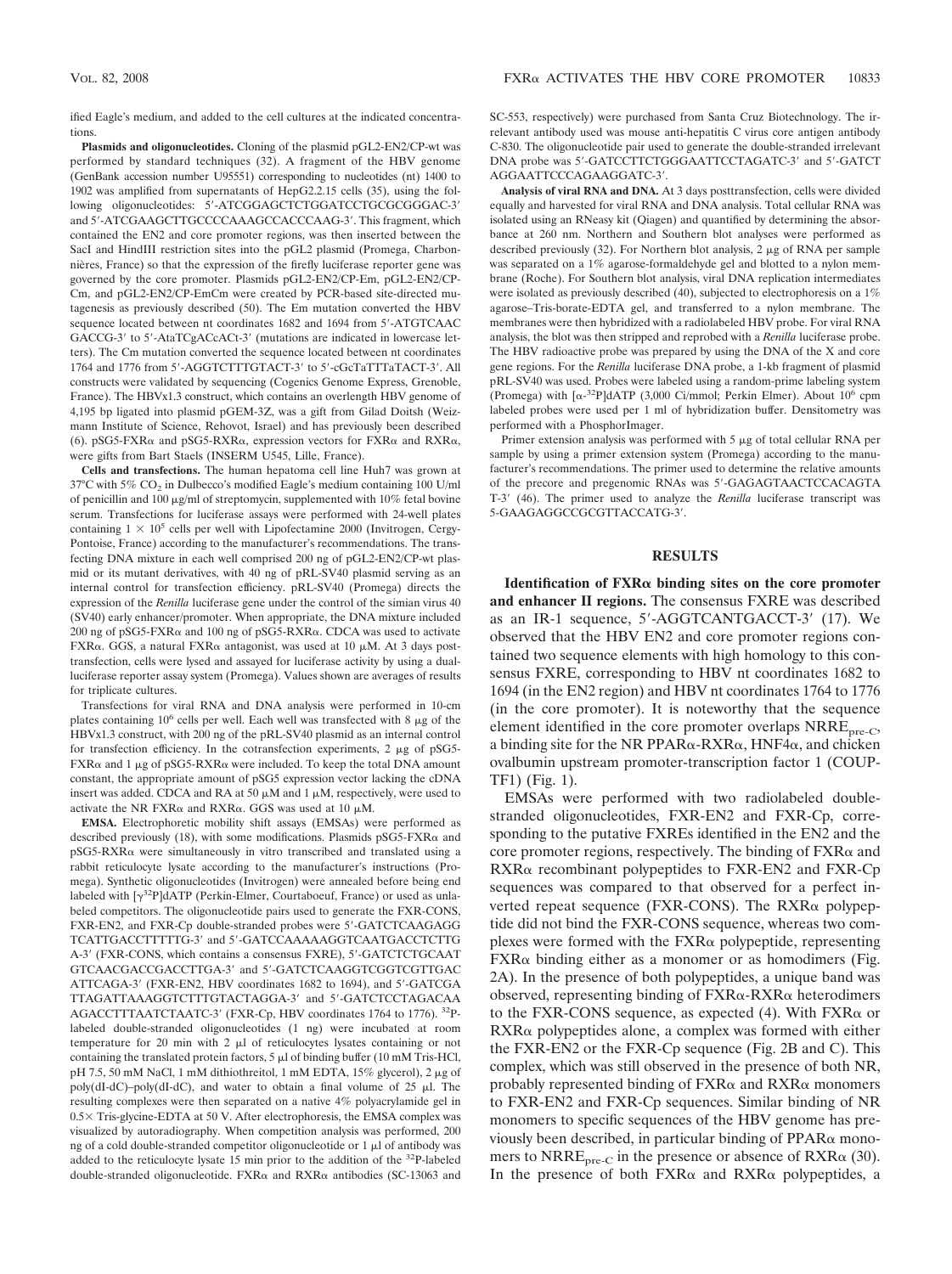

FIG. 1. Nucleotide sequences of the HBV enhancer II and core promoter regions. The nucleotide coordinates are derived from the GenBank database (HBV genome, subtype ayw; GenBank accession number U95551). The underlined sequences correspond to the previously described response elements NRRE<sub>enhII</sub> (a binding site for HNF4α) and NRRE<sub>pre-C</sub> (a binding site for PPARα/RXRα, HNF4α, COUP-TF1, and the testicular receptor TR4) and two binding sites for the HBV enhancer II B1 binding factor hB1F. The arrows indicate the initiation sites of synthesis of the precore and pregenomic RNAs. The two putative FXREs are represented by boxes. For each sequence, the homology with the consensus FXRE is indicated.

slower-migrating complex was observed. This complex was not observed when competition analyses were performed with either the double-stranded oligonucleotide probe containing the consensus FXRE (FXR-CONS) or antibodies directed against the DNA-binding site of  $FXR\alpha$  or  $RXR\alpha$ . These results indicate that the slower-migrating complex represents binding of

 $FXR\alpha$ -RXR $\alpha$  heterodimers to FXR-EN2 and FXR-Cp sequences. The affinity of these heterodimeric complexes seems to be higher for the FXR-EN2 sequence than for the FXR-Cp sequence.

**FXR activates transcription from the HBV core promoter.** To examine the functional properties of the  $FXR\alpha$  binding



FIG. 2. Identification of two FXREs in the HBV enhancer II and core promoter regions. EMSAs were performed with in vitro-expressed FXR $\alpha$ and RXR<sub>o</sub> polypeptides. Binding of the recombinant NR was analyzed with <sup>32</sup>P-labeled double-stranded oligonucleotides FXR-CONS, which contains a consensus FXRE (A); FXR-EN2, which contains the putative FXRE located in the EN2 region of HBV (B); and FXR-Cp, which contains the putative FXRE located in the HBV core promoter (C). The specificity of the binding to the probes was verified using unlabeled double-stranded oligonucleotides as competitors or antibodies directed against  $FXR\alpha$  and  $RXR\alpha$ . The arrows indicate the positions of the DNA-protein complexes.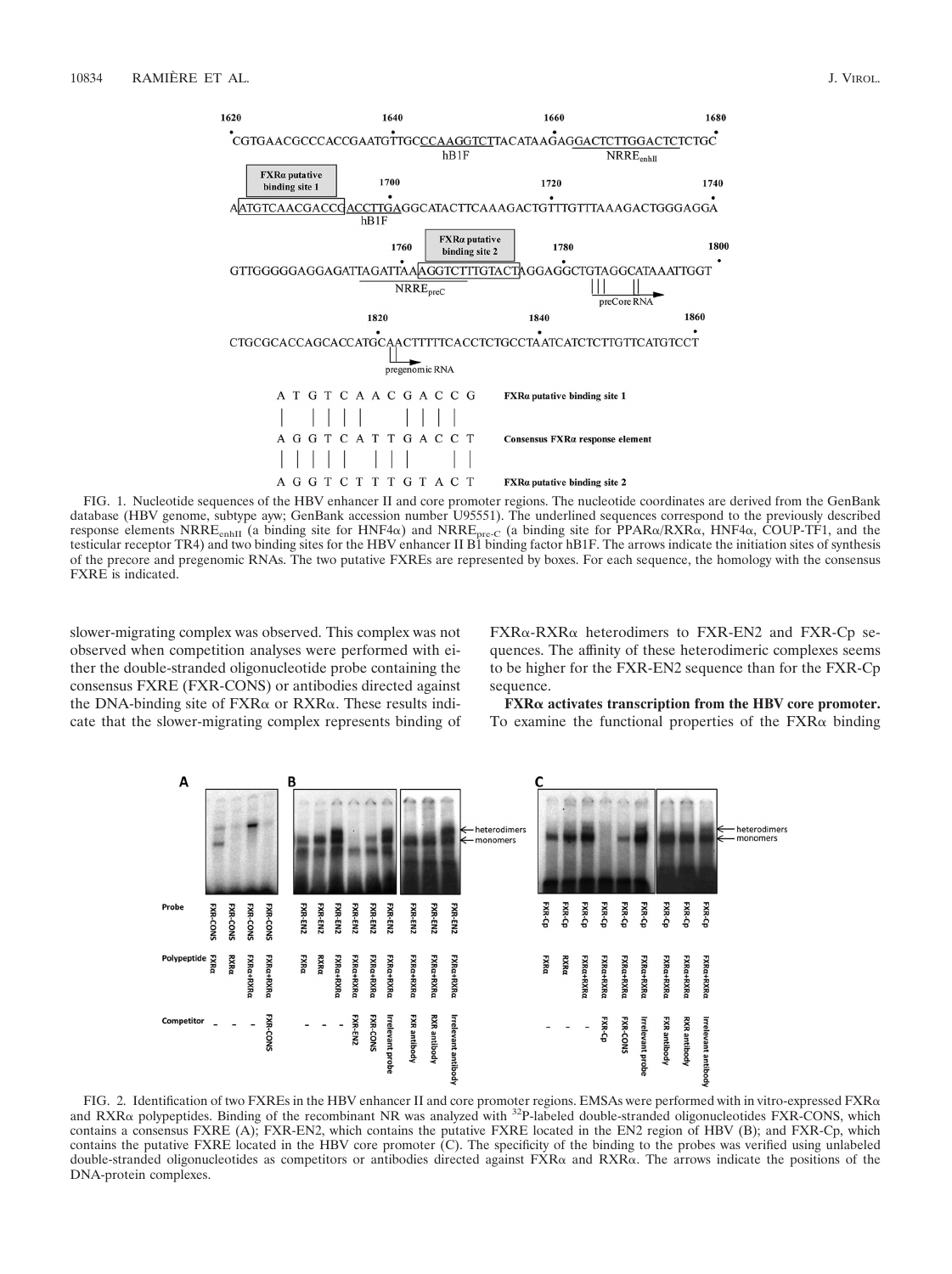

 $FIG. 3. FXR\alpha$  activates the transcription from the HBV core promoter in Huh-7 cells. (A) Schematic representation of the firefly luciferase reporter plasmid pGL2-EN2/PC-wt. The fragment of the HBV genome comprised between nt 1400 and 1902, which contains the enhancer II and core promoter regions, was cloned between the SacI and HindIII restriction sites of pGL2. Huh-7 cells were cotransfected with pGL2-EN2/PC-wt; pRL-SV40, which contains a *Renilla* luciferase gene; and expression vectors of  $FXR\alpha$  alone (B) or  $FXR\alpha$  and  $RXR\alpha$  $(C)$ . CDCA and GGS, the FXR $\alpha$  ligands, were added at the indicated concentrations. At 3 days posttransfection, cells were harvested to determine firefly luciferase activity. The results were normalized for transfection efficiency with *Renilla* luciferase activity and expressed as differences (*n*-fold) from the control level. The standard deviations of the means are indicated by error bars. Asterisks indicate statistically significant increases in relative activity, as determined by Student's *t* test  $(P < 0.05)$ .

sites identified in the core promoter and the EN2 region, we performed cotransfections of an expression vector for  $FXR\alpha$ together with the plasmid pGL2-EN2/PC-wt, a luciferase reporter construct containing HBV nt 1400 to 1902, in the hepatoma cell line Huh-7 (Fig. 3A). CDCA, a potent FXRα activator bile acid, was added at concentrations ranging from 10  $\mu$ M (which corresponds to normal seric concentrations) to 100  $\mu$ M (which is observed in cholestatic hepatitis) (8). We first

verified that  $FXR\alpha$  and bile acids did not influence transcription of the *Renilla* luciferase gene from the plasmid pRL-SV40, which was used to normalize the results for transfection efficiency (data not shown). Expression of  $FXR\alpha$  alone did not significantly modify core promoter activity (Fig. 3B). Addition of 50  $\mu$ M CDCA in the absence of exogenous FXR $\alpha$  slightly increased the level of transcription of the core promoter, which likely reflects the endogenous expression of  $FXR\alpha$  in Huh-7 cells (data not shown). Expression of  $FXR\alpha$  in the presence of various concentrations of CDCA increased the level of transcription from the core promoter from three- to fivefold, depending on the concentration of CDCA. These results indicate that  $FXR\alpha$  activates transcription from the core promoter in a ligand-dependent manner.

We next examined the effect of GGS on core promoter activity. GGS is a natural  $FXR\alpha$  antagonist extracted from the plant *Commiphora mukul*. GGS inhibits FXR« activation by bile acids at the micromolar range (42). However, in our experiments, a concentration of 10  $\mu$ M GGS did not inhibit the CDCA-induced core promoter activation with or without overexpression of  $FXR\alpha$ .

 $FXR\alpha$  binds preferentially to its response elements as a heterodimer with  $RXR\alpha$  (16). Thus, we examined the influence of both  $FXR\alpha$  and  $RXR\alpha$  on core promoter activity. Expression of  $RXR\alpha$  alone slightly increased transcription from the core promoter, whereas a threefold increase was observed with exogenous expression of  $FXR\alpha$  and  $RXR\alpha$  in the absence of CDCA (Fig. 3C). Maximal induction of the transcriptional activity of the core promoter was observed when both NR were expressed in the presence of bile acids. A 10-fold increase of core promoter activity was measured with 50  $\mu$ M CDCA in the presence of FXR $\alpha$  and RXR $\alpha$ . Therefore, it appears that  $FXR\alpha$  and  $RXR\alpha$  synergistically activate the core promoter.

**FXR transactivates the HBV core promoter through both FXR binding site 1 and FXR binding site 2.** To determine whether  $FXR\alpha$  activates the core promoter by directly interacting with the HBV genome, we performed mutational analysis of the two FXREs identified in the EN2 and the core promoter regions. Several point mutations were introduced into  $FXR\alpha$  binding site 1, located in the EN2 region (plasmid pGL2-EN2/PC-Em); FXRα binding site 2, located in the core promoter (plasmid pGL2-EN2/PC-Cm); or both sites (plasmid pGL2-EN2/PC-EmCm) (Fig. 4A). We next examined the effects of these mutations on the  $FXR\alpha$ -mediated activation of the core promoter in transient-transfection experiments with Huh-7 cells. When  $FXR\alpha$  binding site 2 was mutated, the basal activity of the core promoter was severely decreased (Fig. 4B). This result was not surprising, as this sequence overlaps NRRE<sub>pre-C</sub>, an essential determinant of core promoter activity. When  $FXR\alpha$  binding site 1 was mutated, transcription from the core promoter was also significantly impaired, suggesting that this sequence is also essential for the proper functioning of the core promoter. However, in each case,  $FXR\alpha$  was still able to enhance transcription from the core promoter, but with a much lesser efficacy than the wild-type sequence. Thus, overexpression of  $FXR\alpha$  plus CDCA led to a 3-fold increase in the presence of a mutant of  $FXR\alpha$  binding site 1 and a 4.2-fold increase in the presence of a mutant of  $FXR\alpha$  binding site 2, compared to a  $>$ 10-fold increase observed with the wild-type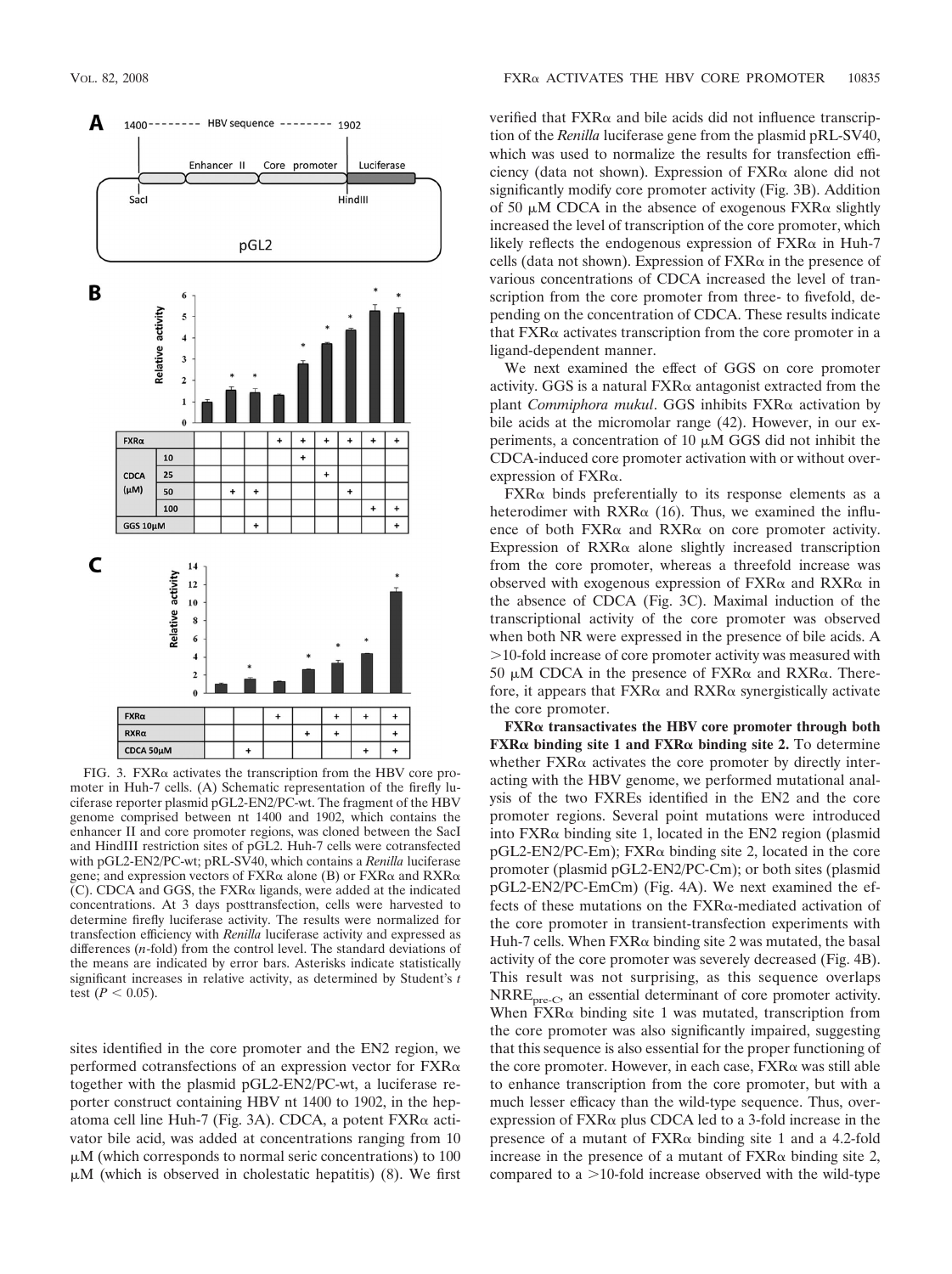| -- | W |
|----|---|
|    |   |

| υ.               | <b>Relative luciferase activity</b> |                |                |                   | <b>Fold induction</b> |         |                   |
|------------------|-------------------------------------|----------------|----------------|-------------------|-----------------------|---------|-------------------|
|                  | Mock                                | $+$ CDCA       | $+$ FXR        | $+$ FXR<br>+ CDCA | $+$ CDCA              | $+$ FXR | $+$ FXR<br>+ CDCA |
| pGL2-EN2/PC wt   | 1.00<br>(0.68)                      | 3.43<br>(1.15) | 2.65<br>(0.40) | 11.40<br>(1.91)   | 3.43                  | 2.65    | 11.40             |
| pGL2-EN2/PC Em   | 0.12<br>(0.04)                      | 0.27<br>(0.03) | 0.23<br>(0.04) | 0.36<br>(0.06)    | 2.20                  | 1.92    | 2.95              |
| pGL2-EN2/PC Cm   | 0.08<br>(0.04)                      | 0.17<br>(0.08) | 0.17<br>(0.02) | 0.34<br>(0.02)    | 2.05                  | 2.12    | 4.18              |
| pGL2-EN2/PC EmCm | 0.08<br>(0.02)                      | 0.08<br>(0.02) | 0.12<br>(0.05) | 0.12<br>(0.04)    | 0.97                  | 1.53    | 1.59              |

FIG. 4. Mutational analysis of the FXREs located in the EN2 and core promoter regions of HBV. (A) Partial sequence of the construct pGL2-EN2/PC-wt showing the wild-type EN2 and core promoter regions of HBV from nt 1678 to nt 1782. FXR $\alpha$  binding sites are underlined. For each mutant construct (pGL2-EN2/PC-Em, Cm, and EmCm), mutations introduced into FXR $\alpha$  binding sites 1 and 2 are indicated in lowercase letters, whereas unchanged nucleotides are indicated in capital letters. (B) Relative activities of the wild-type and mutant constructs in Huh-7 cells, with or without exogenously expressed FXR $\alpha$  in the presence or absence of CDCA. Transfection was performed as described in the legend to Fig. 3. CDCA was added at 100  $\mu$ M. The transcriptional activities are reported relative to the activity of the pGL2-EN2/PC-wt construct in the absence of exogenously expressed FXRα and CDCA. The results were normalized for transfection efficiency with *Renilla* luciferase activity. The standard deviations of the means are indicated in parentheses.

sequence. When both site 1 and site 2 were mutated, the  $FXR\alpha$ -mediated activation of the core promoter was nearly completely abolished. Together, these results indicate that  $FXR\alpha$  transactivates the HBV core promoter through both  $FXR\alpha$  binding site 1 and  $FXR\alpha$  binding site 2, located in the EN2 and the core promoter regions.

**Effects of FXR and RXR on viral RNA synthesis.** Transcription of the 3.5-kb HBV RNA from the core promoter is modulated by the EN2 region. However, in the context of a whole HBV genome, the EN2 region is not autonomous but dependent on an active EN1 region (6). Moreover, it has previously been shown that transcription factor HNF3 increased transcription from the core promoter by using reporter gene constructs (15, 20) but inhibited pregenomic RNA synthesis in the context of a greater-than-genome-length HBV construct (39, 40). Thus, we next determined if the  $FXR\alpha$ mediated activation of the core promoter that we observed with a luciferase reporter construct lacking the EN1 region correlated with an increase of the viral 3.5-kb RNA synthesis. The influence of  $FXR\alpha$  and  $RXR\alpha$  on viral RNA synthesis was evaluated by transient transfection of Huh-7 cells with a 1.3xHBV DNA construct encoding all viral transcripts (6). Exogenous expression of  $FXR\alpha$  alone did not influence the synthesis of the 3.5-kb HBV RNA (Fig. 5), but a twofold increase was observed in the presence of 50  $\mu$ M CDCA. The same twofold increase was also observed when the respective ligands of  $FXR\alpha$  and  $RXR\alpha$ , i.e., CDCA and RA, were added without exogenous expression of the NR. As  $RXR\alpha$  and  $FXR\alpha$ 

are expressed in Huh-7 cells (data not shown), activation of endogenous  $RXR\alpha$  and  $FXR\alpha$  may explain this result. Maximal induction of the 3.5-kb transcript synthesis was observed with exogenous expression of both  $FXR\alpha$  and  $RXR\alpha$  in the presence of CDCA and RA, which induced a nearly threefold increase in the 3.5-kb RNA synthesis. GGS did not significantly modify synthesis of the 3.5-kb RNA.

Two other HBV transcripts were also visualized. Synthesis of the 0.7- and 2.1-kb RNAs is regulated by the X promoter and the pre-S2/S promoter, respectively.  $FXR\alpha$  did not modulate synthesis of the 0.7-kb RNA, whereas a moderate increase in the transcription of the 2.1-kb RNA was observed with overexpression of both  $FXR\alpha$  and RXR $\alpha$  and addition of their ligands. The minor 2.4-kb viral transcript, whose synthesis is regulated by the pre-S1 promoter, was not visualized in our experiments.

**FXR increases synthesis of the pregenomic RNA and viral DNA.** It has previously been demonstrated that transcription of the precore and pregenomic RNAs can be differentially regulated by NR and that the HBV core promoter may actually correspond to two distinct overlapping promoters (41, 43–46). The precore and the pregenomic RNAs exert opposite effects on viral replication. The pregenomic RNA serves as the template for viral DNA synthesis, whereas the precore RNA encodes the HBe antigen, which downregulates the viral replication. Thus, we next analyzed by primer extension assays whether  $FXR\alpha$  modified the relative amounts of these transcripts. Synthesis of the pregenomic RNA was increased 2.6-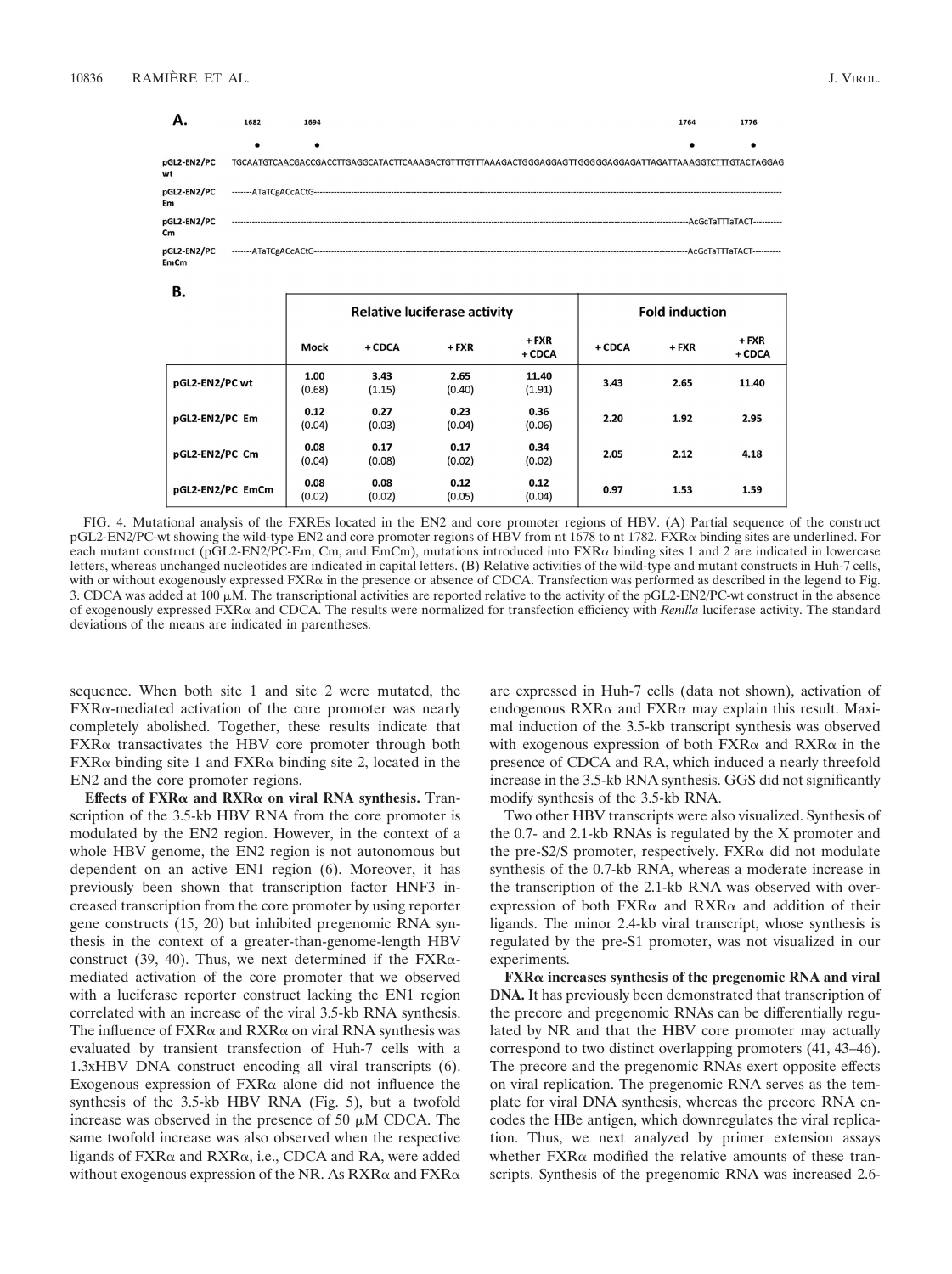

 $FIG. 5. FXR\alpha$  enhances synthesis of the HBV 3.5-kb RNA. Huh-7 cells were transiently transfected with a 4.2-kb HBV DNA construct together with  $FXR\alpha$  and  $RXR\alpha$  expression vectors. CDCA, GGS, and RA, the  $FXR\alpha$  and  $RXR\alpha$  ligands, were added at the indicated concentrations. Cells were harvested at 3 days posttransfection for total RNA analysis. (A) Northern blot analysis of HBV transcripts was performed with an HBV probe corresponding to the X and core regions. Arrows indicate the locations of the 3.5-, 2.1-, and 0.7-kb transcripts. Hybridization of the *Renilla*-LUC transcript was used as an internal control for transfection efficiency. (B) Quantitative analysis of the 3.5-kb, 2.1-kb, and 0.7-kb HBV RNAs determined with a PhosphorImager. The mean RNA levels plus standard deviations from two independent experiments are represented. Results for densitometry are expressed relative to the amounts of the RNAs under control conditions (lane 1).

fold when  $FXR\alpha$  was exogenously expressed in the presence of CDCA and 3.6-fold when  $RXR\alpha$  was also overexpressed (Fig. 6A and C). Synthesis of the precore RNA was enhanced to a lesser extent by  $FXR\alpha$ , with a 1.7-fold increase in the presence of FXR $\alpha$  plus CDCA and a 2.4-fold increase with both FXR $\alpha$ and  $RXR\alpha$  overexpressed in the presence of their ligands.

To examine the global effect of  $FXR\alpha$  on viral DNA synthesis, Southern blot analysis of HBV DNA accumulated in the cytoplasm of transfected cells was performed. Exogenous expression of  $FXR\alpha$  in the presence of CDCA resulted in a nearly fourfold increase in viral DNA synthesis (Fig. 6B and  $D$ ). This result correlated with the  $FXR\alpha$ -induced modification of the ratio between the pregenomic and precore transcripts. Thus, we conclude that  $FXR\alpha$  can significantly enhance the level of HBV replication, likely through a preferential activation of the pregenomic RNA synthesis.

#### **DISCUSSION**

In this study, we identified two putative FXREs in the HBV genome with homology to the typical inverted repeat sequence

recognized by  $FXR\alpha$ . The first  $FXRE$  is located in the  $EN2$ region, between HBV nt 1682 and 1694, and is recognized by FXRα-RXRα heterodimers. To our knowledge, this sequence has not previously been described as a response element for other NR. Analysis of different HBV genomes in the GenBank database reveals that this sequence is well conserved among genotypes A, B, C, D, E, and G. Interestingly, the nucleotide sequences are somewhat different in genotypes F (5'-CGGTC) AATGACCT-3') and H (5'-CGGTCAACGACCT-3') and present even higher homologies to the consensus FXRE. Differences in transcriptional regulation by COUP-TF1 have recently been reported to occur among HBV genotypes (9). Similarly, the influence of  $FXR\alpha$  on different HBV strains could be further explored. The second FXRE is located in the core promoter, between nt 1764 and 1776, and can also bind  $FXR\alpha$ -RXR $\alpha$  heterodimers. Interpretation concerning this second putative FXRE is rendered difficult as this sequence overlaps the well-characterized response element  $NRRE<sub>pre-C</sub>$ , a direct repeat (DR-1) sequence recognized by  $PPAR\alpha/RXR\alpha$ and  $HNF4\alpha$ , whose role in the modulation of core promoter activity is critical. Though  $FXR\alpha$  interacts preferentially with IR-1 sequences, the capacity of this NR to bind to DR-1 sequences has also been demonstrated, although with a weaker affinity (17). This suggests that a competition could exist between PPAR $\alpha$ , RXR $\alpha$ , HNF4 $\alpha$ , and FXR $\alpha$  for binding to this *cis*-acting region of the HBV genome.

The functional significance of these two FXREs was investigated by transient transfection in the hepatoma cell line Huh-7, demonstrating that bile acids, through  $FXR\alpha$ , activate the HBV core promoter. This effect was modulated by exogenous expression of  $RXR\alpha$ , the  $FXR\alpha$  preferential transactivation partner. Mutational analysis of  $FXR\alpha$  binding sites 1 and 2 confirmed that  $FXR\alpha$ -induced activation of the core promoter was mediated through both FXREs. Whereas EMSA experiments suggested that the affinity of  $FXR\alpha$ -RXR $\alpha$  heterodimers was higher for the FXRE located in the EN2 region, results for the functional analysis did not reveal a significantly predominant role for either site in  $FXR\alpha$ -induced activation of the core promoter. We cannot exclude that other  $FXR\alpha$  binding sites exist in the HBV genome. However, results for the mutational analysis suggest that the two FXREs identified in this study are the principal *cis*-acting sequences responsible for the  $FXR\alpha$ -induced activation of the HBV core promoter.

A recent study showed that the small heterodimer partner  $(SHP)$  whose expression is under the control of  $FXR\alpha$  could inhibit HBV replication in the HepG2 cell line, likely through a direct interaction with HNF4 $\alpha$  (27). However, using a greaterthan-genome-length construct, we showed that the global effect of  $FXR\alpha$  activation by bile acids, despite the induction of SHP expression in Huh-7 cells (data not shown), is an increased transcription of the HBV pregenomic RNA and, consequently, an increase in the level of viral replication. This suggests that the effect of  $FXR\alpha$  on HBV transcription primarily depends on its direct binding to the FXREs and that the  $FXR\alpha$ -induced expression of SHP is not sufficient to counterbalance the global activation of the core promoter. Northern blot analysis also revealed that  $FXR\alpha$  does not influence the synthesis of the 0.7-kb RNA but slightly increases the synthesis of the 2.1-kb RNA. These results are in agreement with previous work demonstrating that transcription from the X pro-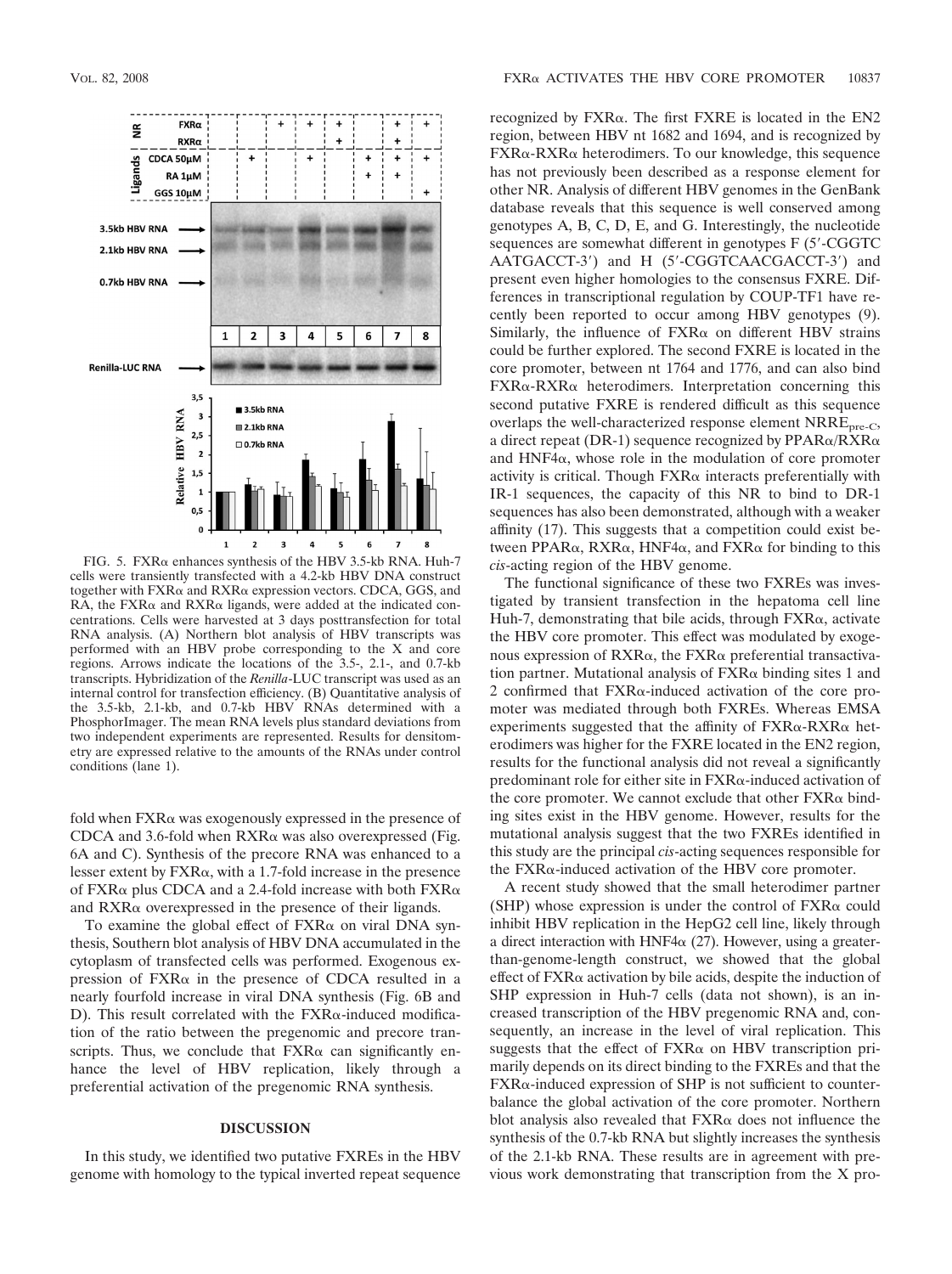

FIG. 6.  $FXR\alpha$  enhances synthesis of the pregenomic RNA and viral DNA. Huh-7 cells were transfected as described in the legend to Fig. 5. At 3 days posttransfection, cells were divided equally for extraction of total cellular RNA or viral replication intermediates. For each condition, 5 g of total RNA was used for primer extension analysis of the relative amounts of precore and pregenomic RNAs (A). Detection of the *Renilla* luciferase transcript served as an internal control for transfection efficiency.<sup>32</sup>P-labeled DNA fragments were used as size markers. The lengths of base pairs for each fragment in the marker lane are indicated next to the corresponding band. The expected sizes for the primer extension products were 175 bp for the precore RNA and 135 bp for the pregenomic RNA. For Southern blot analysis of viral replication intermediates (B), hybridization was performed with the same HBV DNA probe used in the Northern blot. The positions of the viral DNAs are indicated by arrows. A duplex linear HBV DNA (DL DNA) was used as a control and size marker. rcDNA, relaxed circular DNA; ssDNA, single-strand DNA. Quantitative analyses of the precore and pregenomic RNAs (C) and viral DNA (D) were performed with a PhosphorImager. Results for densitometry are expressed relative to the levels for the control conditions (lane 1).

moter is essentially under the control of EN1 (6) whereas transcription from the pre-S2/S promoter is also modulated by the EN2 region (47).

Following the demonstration of the essential role of NR in the HBV life cycle, NR agonists and antagonists were envisaged as possible new therapeutic targets against HBV. Bile acids were recently shown to enhance genotype 1 hepatitis C virus replication in a subgenomic system, and GGS, an  $FXR\alpha$ antagonist, significantly inhibited this effect (33). However, in our study, GGS showed little or no effect in inhibiting core promoter activity or viral RNA synthesis. This observation may be explained by the fact that GGS, after being described as a pure  $FXR\alpha$  antagonist, is now envisioned as a gene-selective  $FXR\alpha$  modulator. For instance, GGS has been shown to enhance the expression of the bile salt export pump, one of the target genes for  $FXR\alpha$  (5). As its antagonist effect seems to be dependent, at least partly, on the nucleotide sequences of the FXREs, it will be interesting to examine the influence of GGS on different HBV genotypes or test other synthetic  $FXR\alpha$ modulators.

Several studies have described in detail the essential role of NR PPAR $\alpha$ -RXR $\alpha$  and HNF4 $\alpha$  in the HBV life cycle (30, 40, 43–45). The relative influence of  $FXR\alpha$  compared to that of these NR remains to be clarified, but our results strongly suggest that  $FXR\alpha$  may also contribute to the modulation of the HBV core promoter activity in vivo and subsequently to the level of viral replication. Interestingly, in HBV transgenic

mice, synthesis of the 3.5-kb RNA greatly predominates in hepatocytes and proximal convoluted renal tubules (12). The liver and kidney express not only NR PPAR $\alpha$  and HNF4 $\alpha$  but also FXR $\alpha$  (38). Thus, FXR $\alpha$  could be another factor implicated in the HBV-restricted tropism at the transcriptional level.

Shlomai and Shaul showed recently that peroxisome proliferator-activated receptor  $\gamma$  coactivator 1 $\alpha$  (PGC-1 $\alpha$ ), a coactivator of several transcription factors controlling energy and nutrient homeostasis, coactivates HBV replication after shortterm fasting in mice (36). Moreover, this process was at least partly dependent on  $HNF4\alpha$ . Subsequently, they proposed the concept of "metabolovirus" to describe the regulation of HBV replication (37). In the metabolovirus model, the regulation of HBV transcription is modulated by nutritional signals and is similar to what was found for hepatic metabolic genes, such as the PEPCK and G6Pase genes, both implicated in gluconeogenesis. Upon starvation,  $PGC-1\alpha$  is induced and coactivates  $HNF4\alpha$ , resulting in the upregulation of HBV replication. Interestingly, PGC-1 $\alpha$  is also known to coactivate FXR $\alpha$  and stimulate the expression of  $FXR\alpha$  target genes. During the response to short-term fasting, whereas PPAR $\alpha$  and HNF4 $\alpha$ stimulate the beta-oxidation and gluconeogenesis pathways, respectively  $(21)$ , FXR $\alpha$  is supposed to participate in this metabolic response by decreasing triglyceride production and secretion (49) and also by modulating gluconeogenesis (2). Based on the metabolovirus model, we suggest that bile acids,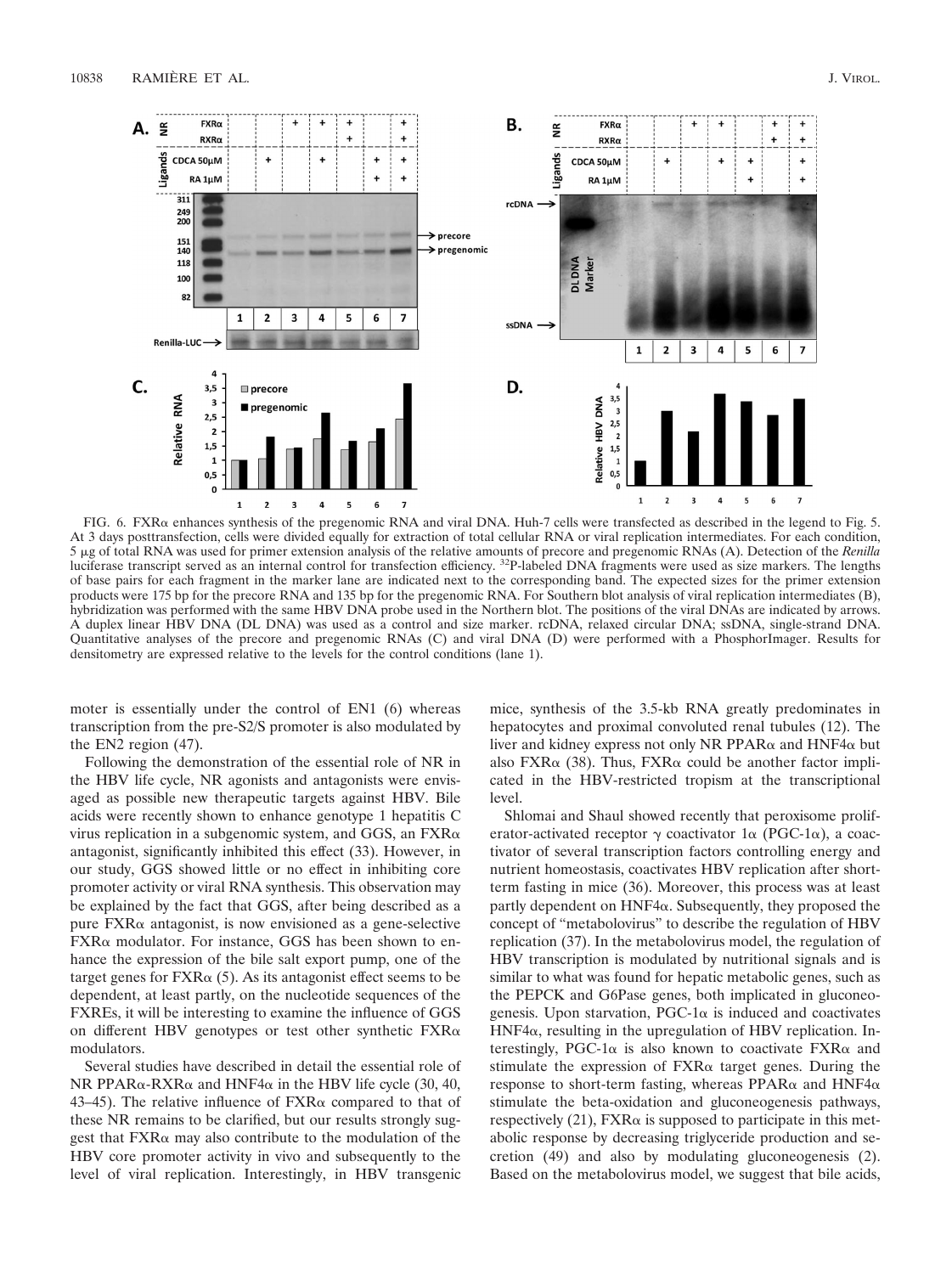through  $FXR\alpha$ , are implicated in the metabolic regulation of HBV transcription.

To our knowledge, the only work that examined in vivo the relations between bile acids and viral hepatitis focused on ursodeoxycholic acid  $(3)$ , which is a very weak  $FXR\alpha$  activator. In our experiments, bile acids increased HBV core promoter activity in a dose-dependent manner. A modest but significant effect was measured with 10  $\mu$ M CDCA, which corresponds to normal seric levels. Concentrations leading to the maximal induction, i.e., 50  $\mu$ M and 100  $\mu$ M CDCA, are observed only in cholestatic hepatitis and cirrhosis (8). Possible correlations in vivo between bile acid concentrations and the natural history of HBV infection, in terms of risk of chronicity, severity of evolution, occurrence of exacerbation episodes, and prognosis, should be further examined to evaluate the potential benefit of therapeutics such as  $FXR\alpha$  modulators or bile acid sequestrants.

#### **ACKNOWLEDGMENTS**

We are grateful to Gilad Doitsh and Yosef Shaul (Weizmann Institute of Science, Rehovot, Israel) for the 1.3xHBV DNA construct and to Bart Staels (U545 INSERM, Lille, France) for expression vectors for  $FXR\alpha$  and  $RXR\alpha$ .

This work was supported by a grant from Agence Nationale de Recherche sur le Sida et les Hépatites (ANRS).

#### **REFERENCES**

- 1. **Cai, Y. N., Q. Zhou, Y. Y. Kong, M. Li, B. Viollet, Y. H. Xie, and Y. Wang.** 2003. LRH-1/hB1F and HNF1 synergistically up-regulate hepatitis B virus gene transcription and DNA replication. Cell Res. **13:**451–458.
- 2. **Cariou, B., K. van Harmelen, D. Duran-Sandoval, T. van Dijk, A. Grefhorst, E. Bouchaert, J. C. Fruchart, F. J. Gonzalez, F. Kuipers, and B. Staels.** 2005. Transient impairment of the adaptive response to fasting in FXR-deficient mice. FEBS Lett. **579:**4076–4080.
- 3. **Chen, W., J. Liu, and C. Gluud.** 2007. Bile acids for viral hepatitis. Cochrane Database Syst. Rev. CD003181.
- 4. **Claudel, T., E. Sturm, H. Duez, I. P. Torra, A. Sirvent, V. Kosykh, J. C. Fruchart, J. Dallongeville, D. W. Hum, F. Kuipers, and B. Staels.** 2002. Bile acid-activated nuclear receptor FXR suppresses apolipoprotein A-I transcription via a negative FXR response element. J. Clin. Investig. **109:**961– 971.
- 5. **Cui, J., L. Huang, A. Zhao, J. L. Lew, J. Yu, S. Sahoo, P. T. Meinke, I. Royo, F. Pelaez, and S. D. Wright.** 2003. Guggulsterone is a farnesoid X receptor antagonist in coactivator association assays but acts to enhance transcription of bile salt export pump. J. Biol. Chem. **278:**10214–10220.
- 6. **Doitsh, G., and Y. Shaul.** 2004. Enhancer I predominance in hepatitis B virus gene expression. Mol. Cell. Biol. **24:**1799–1808.
- 7. **Fiorucci, S., G. Rizzo, A. Donini, E. Distrutti, and L. Santucci.** 2007. Targeting farnesoid X receptor for liver and metabolic disorders. Trends Mol. Med. **13:**298–309.
- 8. **Fischer, S., U. Beuers, U. Spengler, F. M. Zwiebel, and H. G. Koebe.** 1996. Hepatic levels of bile acids in end-stage chronic cholestatic liver disease. Clin. Chim. Acta **251:**173–186.
- 9. **Fischer, S. F., K. Schmidt, N. Fiedler, D. Glebe, C. Schuttler, J. Sun, W. H. Gerlich, R. Repp, and S. Schaefer.** 2006. Genotype-dependent activation or repression of HBV enhancer II by transcription factor COUP-TF1. World J. Gastroenterol. **12:**6054–6058.
- 10. **Ganem, D., and A. M. Prince.** 2004. Hepatitis B virus infection—natural history and clinical consequences. N. Engl. J. Med. **350:**1118–1129.
- 11. **Garcia, A. D., P. Ostapchuk, and P. Hearing.** 1993. Functional interaction of nuclear factors EF-C, HNF-4, and RXR alpha with hepatitis B virus enhancer I. J. Virol. **67:**3940–3950.
- 12. **Guidotti, L. G., B. Matzke, H. Schaller, and F. V. Chisari.** 1995. High-level hepatitis B virus replication in transgenic mice. J. Virol. **69:**6158–6169.
- 13. **Guo, W., M. Chen, T. S. Yen, and J. H. Ou.** 1993. Hepatocyte-specific expression of the hepatitis B virus core promoter depends on both positive and negative regulation. Mol. Cell. Biol. **13:**443–448.
- 14. **Huan, B., M. J. Kosovsky, and A. Siddiqui.** 1995. Retinoid X receptor alpha transactivates the hepatitis B virus enhancer 1 element by forming a heterodimeric complex with the peroxisome proliferator-activated receptor. J. Virol. **69:**547–551.
- 15. **Johnson, J. L., A. K. Raney, and A. McLachlan.** 1995. Characterization of a functional hepatocyte nuclear factor 3 binding site in the hepatitis B virus nucleocapsid promoter. Virology **208:**147–158.
- 16. **Kuipers, F., T. Claudel, E. Sturm, and B. Staels.** 2004. The Farnesoid X Receptor (FXR) as modulator of bile acid metabolism. Rev. Endocr. Metab. Disord. **5:**319–326.
- 17. **Laffitte, B. A., H. R. Kast, C. M. Nguyen, A. M. Zavacki, D. D. Moore, and P. A. Edwards.** 2000. Identification of the DNA binding specificity and potential target genes for the farnesoid X-activated receptor. J. Biol. Chem. **275:**10638–10647.
- 18. **Lee, H. J., and C. Chang.** 1995. Identification of human TR2 orphan receptor response element in the transcriptional initiation site of the simian virus 40 major late promoter. J. Biol. Chem. **270:**5434–5440.
- 19. **Lee, W. M.** 1997. Hepatitis B virus infection. N. Engl. J. Med. **337:**1733–1745. 20. **Li, M., Y. Xie, X. Wu, Y. Kong, and Y. Wang.** 1995. HNF3 binds and activates
- the second enhancer, ENII, of hepatitis B virus. Virology **214:**371–378. 21. **Liang, H., and W. F. Ward.** 2006. PGC-1alpha: a key regulator of energy
- metabolism. Adv. Physiol. Educ. **30:**145–151.
- 22. **Lin, T. J., R. Y. Yang, and H. J. Lee.** 2008. Collective repression of the hepatitis B virus enhancer II by human TR4 and TR2 orphan receptors. Hepatol. Res. **38:**79–84.
- 23. **Lin, W. J., J. Li, Y. F. Lee, S. D. Yeh, S. Altuwaijri, J. H. Ou, and C. Chang.** 2003. Suppression of hepatitis B virus core promoter by the nuclear orphan receptor TR4. J. Biol. Chem. **278:**9353–9360.
- 24. **Locarnini, S.** 2004. Molecular virology of hepatitis B virus. Semin. Liver Dis. **24**(Suppl. 1)**:**3–10.
- 25. **Makishima, M., A. Y. Okamoto, J. J. Repa, H. Tu, R. M. Learned, A. Luk, M. V. Hull, K. D. Lustig, D. J. Mangelsdorf, and B. Shan.** 1999. Identification of a nuclear receptor for bile acids. Science **284:**1362–1365.
- 26. **Ori, A., and Y. Shaul.** 1995. Hepatitis B virus enhancer binds and is activated by the hepatocyte nuclear factor 3. Virology **207:**98–106.
- 27. **Oropeza, C. E., L. Li, and A. McLachlan.** 2008. Differential inhibition of nuclear hormone receptor-dependent hepatitis B virus replication by the small heterodimer partner. J. Virol. **82:**3814–3821.
- 28. **Parks, D. J., S. G. Blanchard, R. K. Bledsoe, G. Chandra, T. G. Consler, S. A. Kliewer, J. B. Stimmel, T. M. Willson, A. M. Zavacki, D. D. Moore, and J. M. Lehmann.** 1999. Bile acids: natural ligands for an orphan nuclear receptor. Science **284:**1365–1368.
- 29. **Raney, A. K., A. J. Easton, D. R. Milich, and A. McLachlan.** 1991. Promoterspecific transactivation of hepatitis B virus transcription by a glutamine- and proline-rich domain of hepatocyte nuclear factor 1. J. Virol. **65:**5774–5781.
- 30. **Raney, A. K., J. L. Johnson, C. N. Palmer, and A. McLachlan.** 1997. Members of the nuclear receptor superfamily regulate transcription from the hepatitis B virus nucleocapsid promoter. J. Virol. **71:**1058–1071.
- 31. **Raney, A. K., P. Zhang, and A. McLachlan.** 1995. Regulation of transcription from the hepatitis B virus large surface antigen promoter by hepatocyte nuclear factor 3. J. Virol. **69:**3265–3272.
- 32. **Sambrook, J., E. F. Fritsch, and T. Maniatis.** 1989. Molecular cloning: a laboratory manual, 2nd ed. Cold Spring Harbor Laboratory Press, Cold Spring Harbor, NY.
- 33. **Scholtes, C., O. Diaz, V. Icard, A. Kaul, R. Bartenschlager, V. Lotteau, and P. Andre.** 2008. Enhancement of genotype 1 hepatitis C virus replication by bile acids through FXR. J. Hepatol. **48:**192–199.
- 34. **Seeger, C., and W. S. Mason.** 2000. Hepatitis B virus biology. Microbiol. Mol. Biol. Rev. **64:**51–68.
- 35. **Sells, M. A., M. L. Chen, and G. Acs.** 1987. Production of hepatitis B virus particles in Hep G2 cells transfected with cloned hepatitis B virus DNA. Proc. Natl. Acad. Sci. USA **84:**1005–1009.
- 36. **Shlomai, A., N. Paran, and Y. Shaul.** 2006. PGC-1alpha controls hepatitis B virus through nutritional signals. Proc. Natl. Acad. Sci. USA **103:**16003– 16008.
- 37. **Shlomai, A., and Y. Shaul.** 2008. The "metabolovirus" model of hepatitis B virus suggests nutritional therapy as an effective anti-viral weapon. Med. Hypotheses **71:**53–57.
- 38. **Suh, J. M., C. T. Yu, K. Tang, T. Tanaka, T. Kodama, M. J. Tsai, and S. Y. Tsai.** 2006. The expression profiles of nuclear receptors in the developing and adult kidney. Mol. Endocrinol. **20:**3412–3420.
- 39. **Tang, H., and A. McLachlan.** 2002. Mechanisms of inhibition of nuclear hormone receptor-dependent hepatitis B virus replication by hepatocyte nuclear factor 3β. J. Virol. **76:**8572–8581.
- 40. **Tang, H., and A. McLachlan.** 2001. Transcriptional regulation of hepatitis B virus by nuclear hormone receptors is a critical determinant of viral tropism. Proc. Natl. Acad. Sci. USA **98:**1841–1846.
- 41. **Tang, H., A. K. Raney, and A. McLachlan.** 2001. Replication of the wild type and a natural hepatitis B virus nucleocapsid promoter variant is differentially regulated by nuclear hormone receptors in cell culture. J. Virol. **75:**8937– 8948.
- 42. **Urizar, N. L., A. B. Liverman, D. T. Dodds, F. V. Silva, P. Ordentlich, Y. Yan, F. J. Gonzalez, R. A. Heyman, D. J. Mangelsdorf, and D. D. Moore.** 2002. A natural product that lowers cholesterol as an antagonist ligand for FXR. Science **296:**1703–1706.
- 43. **Yu, X., and J. E. Mertz.** 2001. Critical roles of nuclear receptor response elements in replication of hepatitis B virus. J. Virol. **75:**11354–11364.
- 44. **Yu, X., and J. E. Mertz.** 1997. Differential regulation of the pre-C and